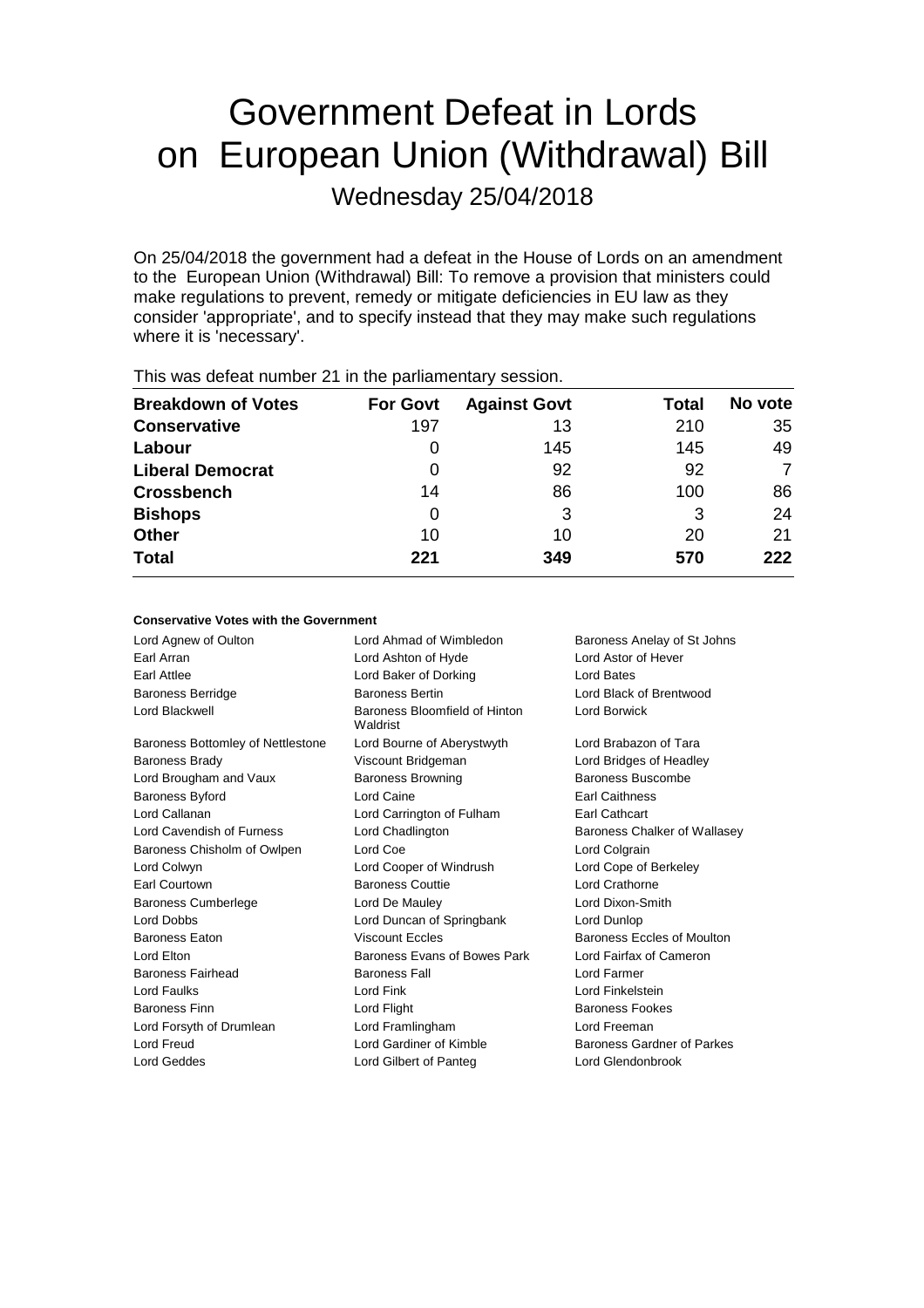Lord Young of Cookham Viscount Younger of Leckie

Lord Gold **Baroness Goldie Community** Baroness Goldie Corp. Lord Goodlad Viscount Goschen Lord Grade of Yarmouth Lord Griffiths of Fforestfach Lord Hague of Richmond Lord Hamilton of Epsom Baroness Hanham Baroness Harding of Winscombe Lord Harris of Peckham Lord Hayward Baroness Helic Lord Henley Lord Hill of Oareford Baroness Hodgson of Abinger Lord Hodgson of Astley Abbotts Lord Holmes of Richmond Earl Home **Baroness Hooper Baroness Hooper** Lord Horam Lord Howard of Rising **Lord Howard of Lympne** Earl Howe Lord Howell of Guildford Lord Hunt of Wirral Lord James of Blackheath Baroness Jenkin of Kennington Lord Jopling Lord Keen of Elie Lord King of Bridgwater Lord Kirkham Lord Lamont of Lerwick Lord Leigh of Hurley **Lord Lexden** Lord Lexden **Earl Lindsay** Lord Lingfield **Earl Liverpool** Earl Liverpool Marquess of Lothian Lord Lucas Lord Lupton Lord MacGregor of Pulham Market Lord Mackay of Clashfern Lord Magan of Castletown Baroness Manzoor Lord Marland Lord Marlesford Lord Maude of Horsham Baroness McGregor-Smith Lord McInnes of Kilwinning Baroness Mone Duke of Montrose **Baroness Morris of Bolton** Lord Moynihan Lord Naseby Baroness Neville-Jones Baroness Neville-Rolfe Baroness Newlove Baroness Nicholson of Winterbourne Baroness Noakes Lord Norton of Louth Lord O'Shaughnessy Baroness O'Cathain Baroness Oppenheim-Barnes Lord Palumbo **Lord Patten** Baroness Pidding **Lord Polak Lord Polace Lord Popat** Lord Porter of Spalding Lord Price Lord Rana Baroness Rawlings **Baroness Redfern Baroness Redfern Lord Renfrew of Kaimsthorn** Viscount Ridley Lord Risby Lord Robathan Baroness Rock Lord Rotherwick Lord Ryder of Wensum Lord Saatchi **Lord Saatchi** Lord Sassoon **Baroness Scott of Bybrook** Baroness Seccombe **Earl Selborne** Earl Selborne Lord Selkirk of Douglas Lord Selsdon Baroness Shackleton of Belgravia Lord Sheikh Baroness Shephard of Northwold Lord Sherbourne of Didsbury Lord Shinkwin Earl Shrewsbury Lord Skelmersdale Lord Smith of Hindhead Lord Spicer Baroness Stedman-Scott Lord Sterling of Plaistow Lord Strathclyde **Baroness Stroud** Baroness Sugg Lord Suri Lord Swinfen Lord Taylor of Holbeach Lord Tebbit Lord Trefgarne Viscount Trenchard Lord Trimble Lord True Viscount Ullswater Baroness Vere of Norbiton Baroness Verma Lord Wakeham Baroness Warsi Lord Wasserman Lord Wei Lord Whitby **Baroness Wilcox** Baroness Wilcox **Baroness Williams of Trafford** Lord Wolfson of Aspley Guise Baroness Wyld Lord Young of Graffham

### **Conservative Votes against the Government**

Duke of Wellington

### Lord Arbuthnot of Edrom Lord Bowness Lord Cormack Lord Deben Lord Green of Hurstpierpoint Viscount Hailsham Lord Northbrook Lord Patten of Barnes Lord Tugendhat

Lord Inglewood **Lord Kirkhope of Harrogate** Baroness McIntosh of Pickering

#### **Labour Votes with the Government**

#### **Labour Votes against the Government**

| Baroness Adams of Craigielea |  |
|------------------------------|--|
| <b>Baroness Andrews</b>      |  |
| Lord Bassam of Brighton      |  |
| Baroness Billingham          |  |

**Baroness Adams Craigieles Adams Lord Alli** Baroness Armstrong of Hill Top Lord Bach Lord Beecham **Communist Lord Berkeley** Baroness Blackstone **Baroness Blackstone** Lord Boateng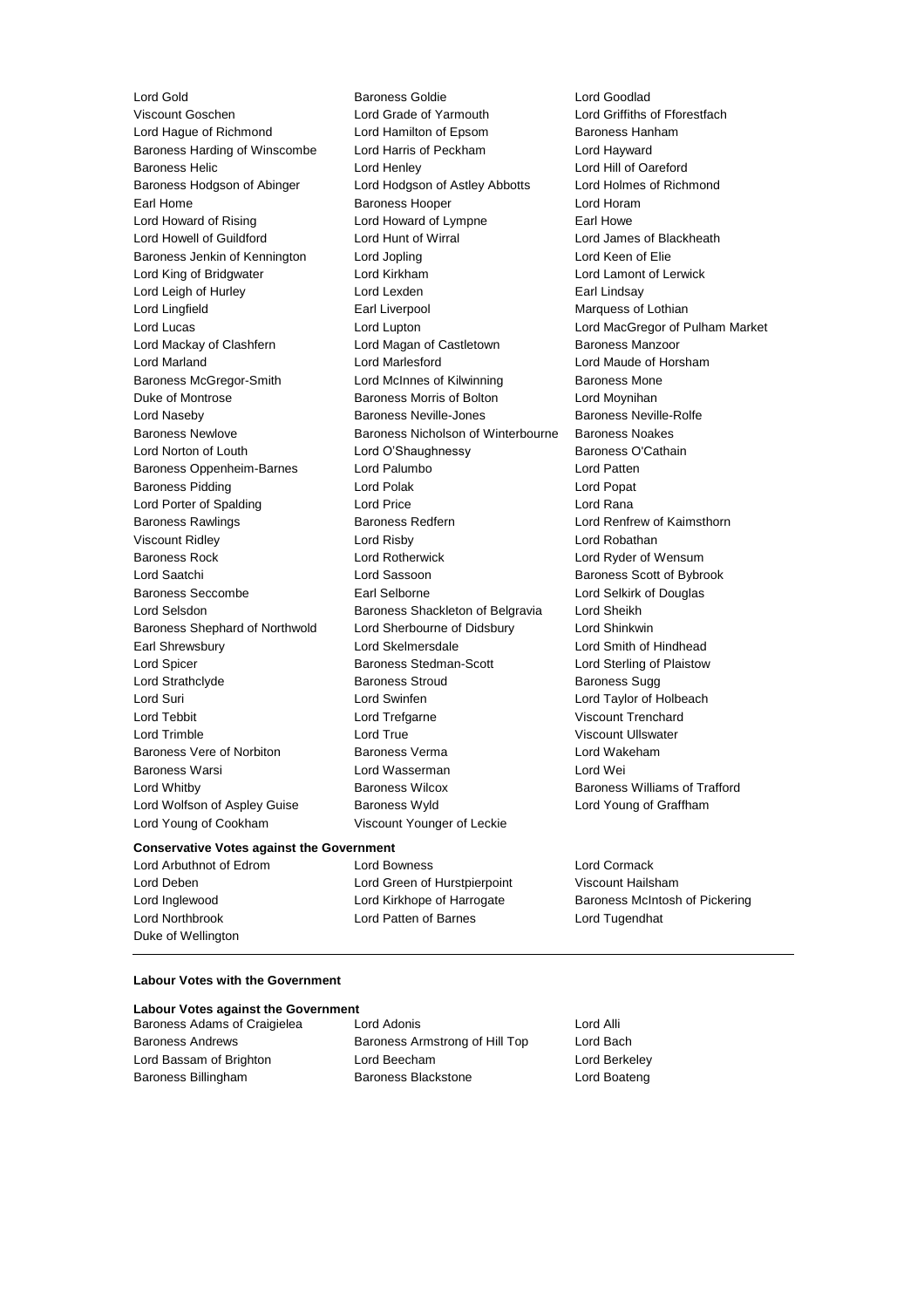Lord Bradley **Lord Bragg Lord Bragg Lord Bragg Lord Brennan**<br>
Lord Brooke of Alverthorpe **Lord Brookman**<br>
Lord Brooke of Alverthorpe **Lord Brookman** Lord Brooke of Alverthorpe Lord Brookman Lord Browne of Ladyton Lord Campbell-Savours Lord Carter of Coles Lord Cashman Baroness Chakrabarti Viscount Chandos Lord Christopher Lord Clark of Windermere Baroness Cohen of Pimlico Lord Collins of Highbury Baroness Corston **Baroness Crawley Community** Lord Cunningham of Felling Lord Desai Baroness Donaghy Lord Donoughue Baroness Drake Lord Dubs Lord Elder Lord Evans of Watford Lord Falconer of Thoroton Lord Faulkner of Worcester Baroness Gale **Baroness Golding** Lord Giddens **Baroness Golding** Lord Goldsmith **Lord Gordon of Strathblane** Baroness Goudie Lord Grantchester Lord Griffiths of Burry Port Lord Grocott Lord Hain Viscount Hanworth Lord Harris of Haringey Lord Haskel **Lord Haworth Baroness Hayter of Kentish Town** Baroness Healy of Primrose Hill Baroness Henig Baroness Hensen Baroness Hilton of Eggardon Lord Hollick **Baroness Hollis of Heigham** Lord Howarth of Newport Baroness Howells of St Davids Lord Hoyle Lord Hord Hughes of Woodside<br>
Lord Hunt of Kings Heath Lord Hutton of Furness Lord Irvine of Lairg Lord Hunt of Kings Heath Lord Hutton of Furness Lord Jones Baroness Jones of Whitchurch Lord Jordan Lord Judd **Lord Kennedy of Southwark** Baroness Kennedy of Cradley Baroness Kinnock of Holyhead Lord Kinnock Lord Kirkhill Lord Knight of Weymouth Baroness Lawrence of Clarendon Lord Layard Lord Lea of Crondall **Lord Leitch** Baroness Liddell of Coatdyke Lord Liddle Lord Lipsey Baroness Lister of Burtersett Lord Livermore **Lord MacKenzie of Culkein** Baroness Mallalieu Lord Mandelson Lord Maxton Lord McAvoy Lord McConnell of Glenscorrodale Baroness McDonagh Baroness Mc Baroness McIntosh of Hudnall Lord McKenzie of Luton Lord Mendelsohn Lord Monks Lord Moonie Baroness Morgan of Huyton Lord Morris of Aberavon Lord Murphy of Torfaen **Baroness Nye** Lord O'Neill of Clackmannan Lord Parekh Lord Patel of Bradford Lord Pendry Baroness Pitkeathley Lord Ponsonby of Shulbrede Baroness Primarolo Baroness Prosser Lord Puttnam Lord Radice Baroness Rebuck Lord Robertson of Port Ellen Lord Rogers of Riverside Lord Rooker **Lord Rowlands Baroness Royall of Blaisdon** Lord Sawyer Baroness Sherlock Viscount Simon Baroness Smith of Basildon Baroness Smith of Gilmorehill Lord Snape Lord Soley Lord Stevenson of Balmacara Lord Stone of Blackheath Baroness Symons of Vernham Dean Baroness Taylor of Bolton Baroness Thornton Lord Tomlinson Lord Triesman Lord Tunnicliffe Lord Turnberg **Baroness Warwick of Undercliffe** Lord Watson of Invergowrie Lord Watts **Lord West of Spithead** Baroness Wheeler Baroness Whitaker Lord Whitty Lord Williams of Elvel Lord Wood of Anfield **Lord Woolmer of Leeds** Baroness Young of Old Scone Lord Young of Norwood Green

#### **Liberal Democrat Votes with the Government**

| Liberal Democrat Votes against the Government                     |                   |                                    |
|-------------------------------------------------------------------|-------------------|------------------------------------|
| Lord Addington                                                    | Lord Alderdice    | Lord Allan of Hallam               |
| Lord Ashdown of Norton-sub-Hamdon Baroness Bakewell of Hardington | Mandeville        | <b>Baroness Barker</b>             |
| Lord Beith                                                        | Baroness Benjamin | Baroness Bonham-Carter of Yarnbury |
| Baroness Bowles of Berkhamsted                                    | Lord Bradshaw     | <b>Baroness Brinton</b>            |
| Lord Bruce of Bennachie                                           | Lord Burnett      | Baroness Burt of Solihull          |
| Lord Campbell of Pittenweem                                       | Lord Chidgey      | Lord Clement-Jones                 |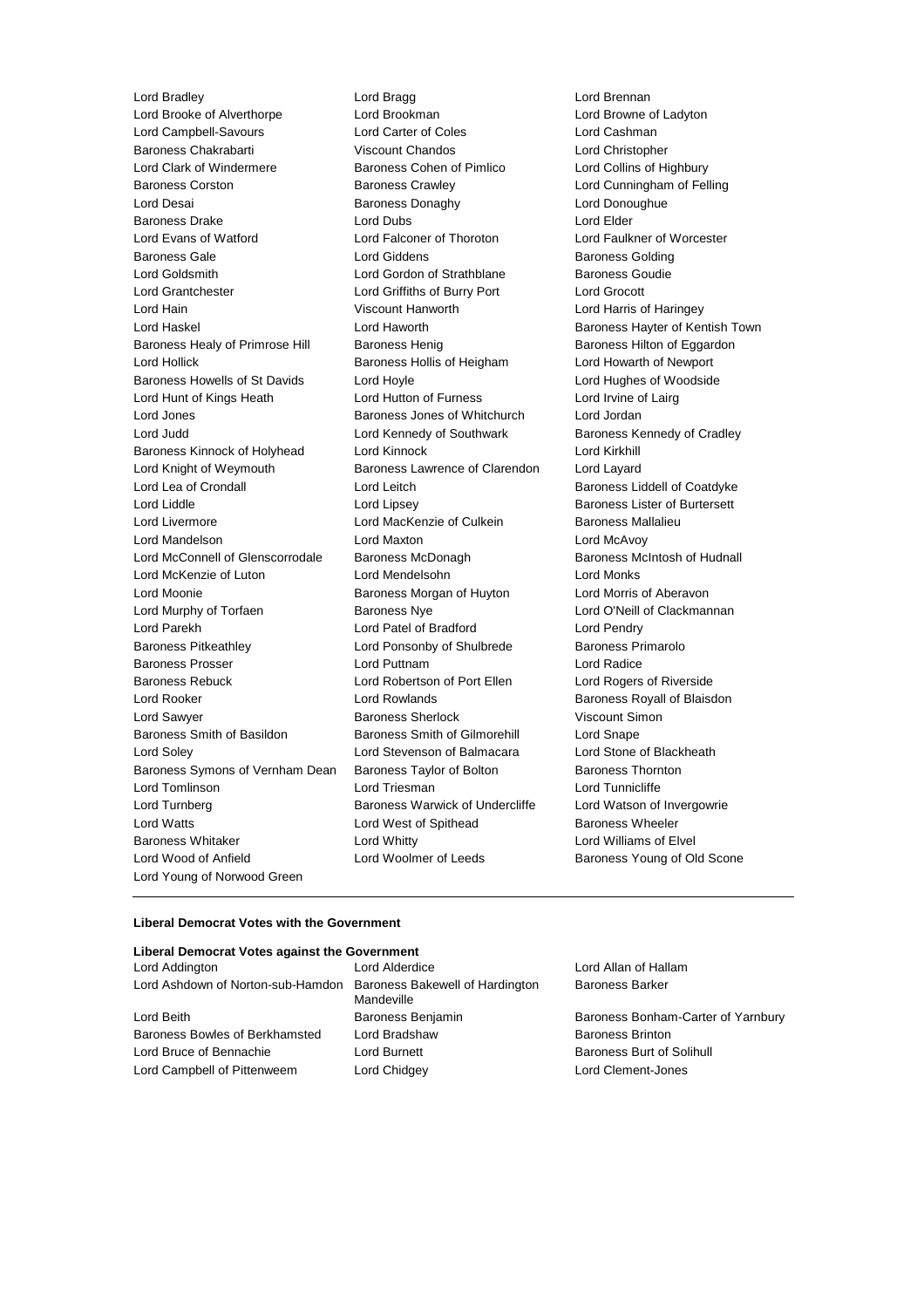Lord Willis of Knaresborough Lord Wrigglesworth

Lord Cotter **Lord Dholakia** Lord Dholakia **Baroness Doocey**<br>
Baroness Featherstone **Lord Foster of Bath** Lord Fox Baroness Featherstone Lord Foster of Bath Lord Fox Baroness Garden of Frognal Lord German Earl Glasgow Lord Goddard of Stockport **Baroness Grender** Baroness Hamwee Baroness Harris of Richmond Baroness Humphreys Lord Hussain Baroness Hussein-Ece **Baroness Janke** Baroness Janke **Baroness Jolly** Lord Jones of Cheltenham Lord Kirkwood of Kirkhope Baroness Kramer Lord Lee of Trafford **Baroness Ludford** Lord Macdonald of River Glaven Lord Maclennan of Rogart Baroness Maddock Lord Marks of Henley-on-Thames Lord McNally Baroness Miller of Chilthorne Domer Lord Newby Baroness Northover **Lord Paddick** Lord Paddick **Lord Palmer of Childs Hill** Lord Palumbo of Southwark Baroness Parminter Baroness Pinnock Lord Purvis of Tweed **Baroness Randerson** Baroness Randerson Lord Redesdale Lord Rennard Lord Roberts of Llandudno Lord Rodgers of Quarry Bank Baroness Scott of Needham Market Lord Scriven Lord Sharkey **Baroness Sheehan** Lord Shipley **Constants In the Shipley** Lord Shutt of Greetland Baroness Smith of Newnham Lord Smith of Clifton Lord Steel of Aikwood Lord Stephen Lord Stoneham of Droxford Lord Storey Lord Strasburger Lord Stunell Baroness Suttie Lord Taverne Lord Teverson Lord Thomas of Gresford Baroness Thomas of Winchester Baroness Thornhill Viscount Thurso **Communist Contract Contract Contract Contract Contract Contract Contract Contract Contract Contract Contract Contract Contract Contract Contract Contract Contract Contract Contract Contract Contract Contra** Lord Tyler Lord Vallance of Tummel Lord Verjee Lord Wallace of Tankerness **Lord Wallace of Saltaire** Baroness Walmsley

## **Crossbench Votes with the Government**

Lord Powell of Bayswater **Lord Thurlow** 

Lord Dannatt Lord Fellowes Earl Hay of Kinnoull Lord Hogan-Howe Lord Hope of Craighead Lord Kilclooney Lord Laming **Lord Mawson** Lord Mawson **Lord Lord Mountevans** 

#### **Crossbench Votes against the Government**

Lord Best Lord Bichard Lord Bilimoria Lord Birt **Baroness Boothroyd** Cord Boyce Lord Boyce Lord Brown of Eaton-under-Heywood Baroness Brown of Cambridge Lord Butler of Brockwell Baroness Butler-Sloss Lord Cameron of Dillington Lord Carlile of Berriew Lord Carswell Lord Chartres Earl Clancarty Viscount Colville of Culross **Earl Cork and Orrery Baroness Coussins** Baroness Coussins Viscount Craigavon Lord Cromwell Lord Dear Baroness Deech Baroness D'Souza Lord Dykes Lord Elystan-Morgan **Matter Clubse Clubse Clubse Viscount Falkland** Baroness Finlay of Llandaff Lord Freyberg **Contains Container** Lord Grabiner **Baroness Greenfield** Baroness Greengross **Exercise Screenway** Baroness Grey-Thompson Lord Hannay of Chiswick Baroness Hayman Lord Hennessy of Nympsfield Baroness Howe of Idlicote **Lord Hylton** Lord Hylton **Lord Janvrin** Lord Jay of Ewelme **Lord Judge** Lord Judge **Lord Lord Kakkar** Lord Kerr of Kinlochard Lord Kerslake Baroness Kidron Baroness Lane-Fox of Soho Lord Lisvane Lord Lord Lord Loomba Lord Low of Dalston Lord Luce Earl Lytton Baroness Manningham-Buller Countess of Mar Baroness Masham of Ilton Baroness Meacher **Baroness Morgan of Drefelin** Baroness Murphy Baroness Neuberger Lord O'Donnell Baroness O'Neill of Bengarve Lord Pannick Lord Patel Lord Phillips of Worth Matravers

Lord Aberdare Lord Alton of Liverpool Lord Armstrong of Ilminster

Lord Curry of Kirkharle